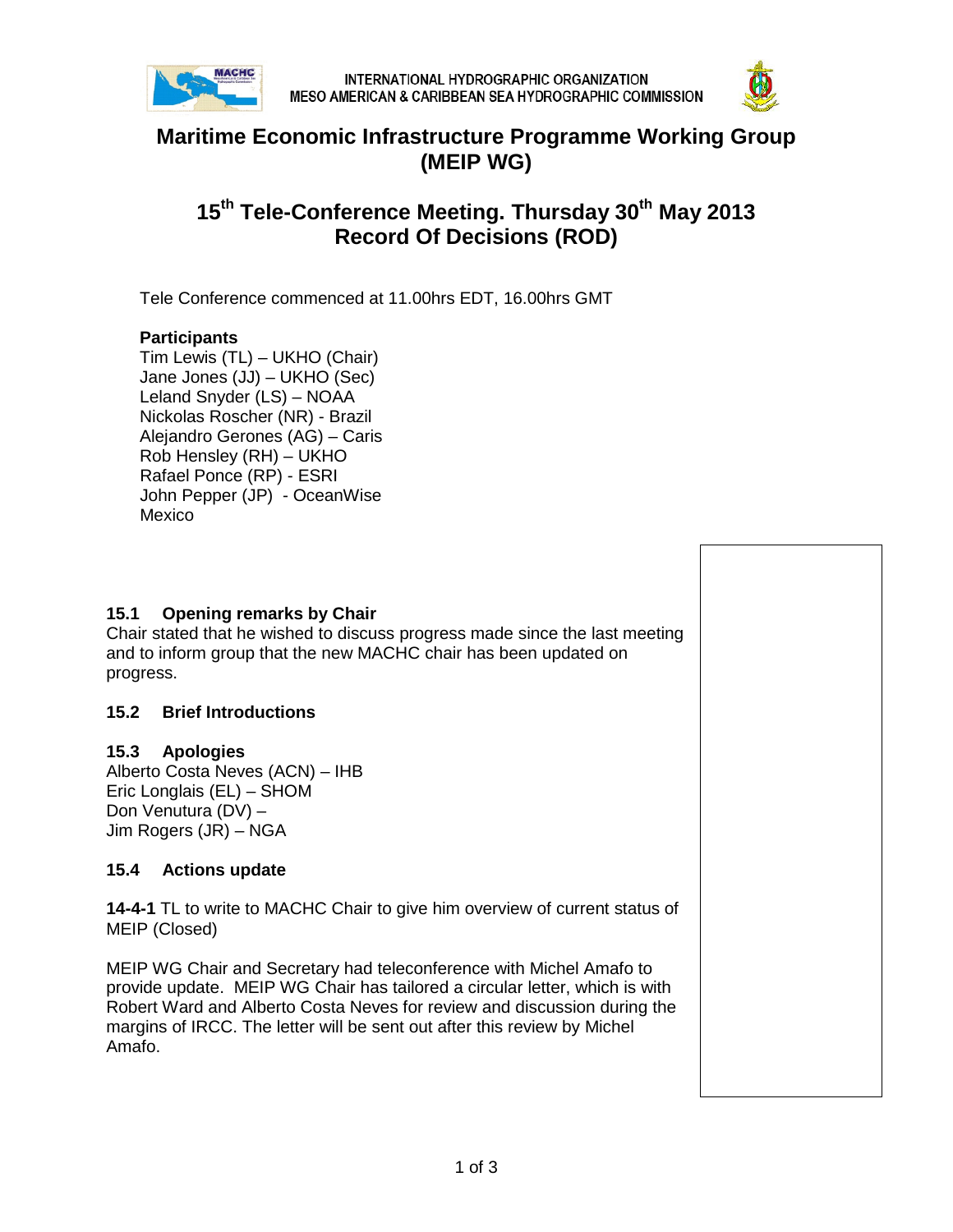| 14-4-2 JJ to email Paul Beggs to follow up.<br><b>Action Closed</b>                                                                                                                                                                                                                                                                                                                                                                                                                                       |                                                                                     |
|-----------------------------------------------------------------------------------------------------------------------------------------------------------------------------------------------------------------------------------------------------------------------------------------------------------------------------------------------------------------------------------------------------------------------------------------------------------------------------------------------------------|-------------------------------------------------------------------------------------|
| 14-4-3 JJ to follow up on with Brazil<br><b>Action Closed</b>                                                                                                                                                                                                                                                                                                                                                                                                                                             |                                                                                     |
| <b>14-5-1 TL to write to MACHC Chair (Closed)</b>                                                                                                                                                                                                                                                                                                                                                                                                                                                         |                                                                                     |
| TL thanked industry for their support, through the extension of the trials to the<br>end of August, and stated that this letter is to encourage engagement from<br>MACHC region member states to review the demonstrators and provide<br>feedback.                                                                                                                                                                                                                                                        |                                                                                     |
| 14-5-2 JJ to send out MEIP WG TORS for review with ROD.<br>Action Closed. JJ sent out link to TORS                                                                                                                                                                                                                                                                                                                                                                                                        | 15-4-1 JJ to<br>investigate                                                         |
| http://www.iho-machc.org/whatis/meip.html                                                                                                                                                                                                                                                                                                                                                                                                                                                                 | communication<br>options.                                                           |
| 14-6-1 MEIP WG to update the bureau and submit formal request for support<br>of the project.                                                                                                                                                                                                                                                                                                                                                                                                              |                                                                                     |
| IHB has attended funding meeting in DC and IHB directorate is working to<br>raise profile of funding in line with the theme of this year's world hydrography<br>day. The significant issue for discussion is to resolve where the governance<br>should be held: With the Bureau, MACHC, Chair or a member state.<br>Currently, the MEIP_WG has no funds to further develop beyond the concept<br>level. Chair has submitted a letter regarding funding for discussion in the<br>margins of IRCC and CBSC. | 15-4-2 JJ to send<br>out letter to<br>attendees of this<br>meeting                  |
| 15.5<br><b>Summary of briefing to MACHC Chair</b>                                                                                                                                                                                                                                                                                                                                                                                                                                                         |                                                                                     |
| MEIP WG Chair and Secretary had meeting with Michel Amafo who<br>appreciated the work that the group has been doing so far and was very<br>pleased about the industry involvement.                                                                                                                                                                                                                                                                                                                        | 15-5-1 Members to<br>provide thoughts<br>on progress so far.                        |
| He is concerned that costs have not yet been fully articulated and is keen to<br>see cost models for the spatial tools. He is keen for the IHO to provide some<br>project funding to support smaller nations' ability to use the tool.                                                                                                                                                                                                                                                                    | <b>Leland and Jane to</b><br>collaborate on<br>producing a report<br>and post on    |
| He has asked for the MEIP to produce a quarterly report on progress for the<br>benefit of the MACHC.                                                                                                                                                                                                                                                                                                                                                                                                      | website.                                                                            |
| 15.6<br><b>Any Other Business</b><br>UK indicated it would look to import and develop C-55 type spatial data within<br>the MACHC region where IPR on metadata allowed. It is also going to look at<br>the opportunity to import a regional surveying project plan to help show the<br>benefits of these demonstratord.                                                                                                                                                                                    | 15-6-1 MH to work<br>with CARIS and<br><b>ESRI to develop</b><br>these data imports |
| <b>Date of Next Meeting</b><br>15.7                                                                                                                                                                                                                                                                                                                                                                                                                                                                       |                                                                                     |